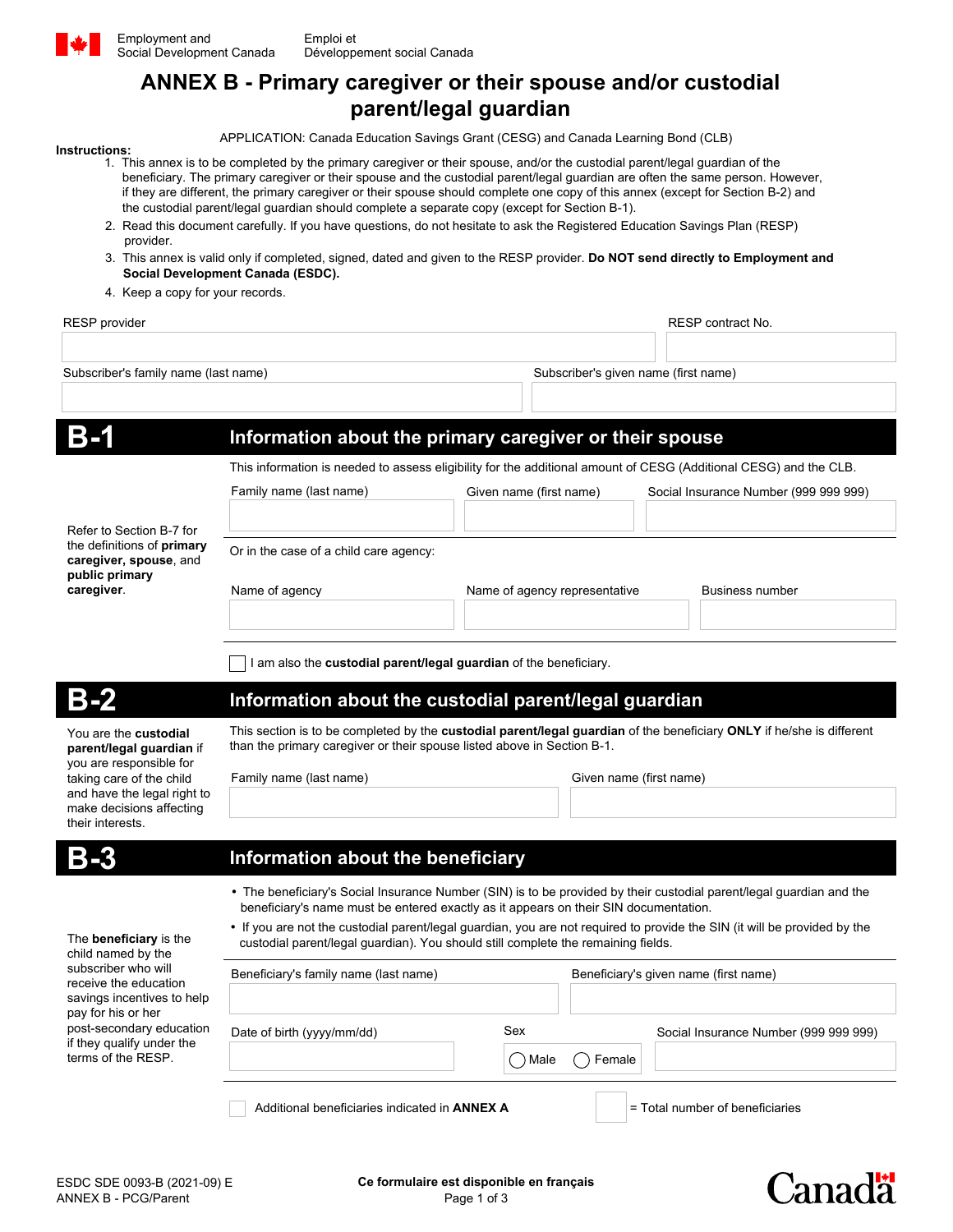

|                                                                                                                                                                                                          | <b>Refusal of the Additional CESG and the CLB</b>                                                                                                                                                                                                                                                                       |  |  |  |  |
|----------------------------------------------------------------------------------------------------------------------------------------------------------------------------------------------------------|-------------------------------------------------------------------------------------------------------------------------------------------------------------------------------------------------------------------------------------------------------------------------------------------------------------------------|--|--|--|--|
| This section is optional<br>and should <b>ONLY</b> be<br>used if you DO NOT want<br>to request the Additional<br>CESG and/or the CLB.                                                                    | This section gives the option to NOT request the Additional CESG and/or the CLB in respect of the beneficiary.<br>Reasons for not requesting these education savings incentives may include:                                                                                                                            |  |  |  |  |
|                                                                                                                                                                                                          | 1. The RESP provider does not offer these education savings incentives. The beneficiary will not receive the Additional<br>CESG or the CLB if they are not offered by the RESP provider. Be sure that you know which ones are offered.                                                                                  |  |  |  |  |
|                                                                                                                                                                                                          | 2. The RESP has more than one beneficiary and they are not all siblings, in which case the Additional CESG and CLB<br>cannot be paid.                                                                                                                                                                                   |  |  |  |  |
|                                                                                                                                                                                                          | 3. The CLB has already been requested for this beneficiary in another RESP. CLB payments can only be made to one<br>RESP at a given time.                                                                                                                                                                               |  |  |  |  |
|                                                                                                                                                                                                          | 4. The primary caregiver or their spouse does not consent to share their personal information, in which case the<br>Additional CESG and CLB cannot be paid.                                                                                                                                                             |  |  |  |  |
|                                                                                                                                                                                                          | Note that this section applies to all beneficiaries listed on this form, including ANNEX A.                                                                                                                                                                                                                             |  |  |  |  |
|                                                                                                                                                                                                          | <b>DO NOT</b> want to request the <b>Additional CESG</b> for this RESP.                                                                                                                                                                                                                                                 |  |  |  |  |
|                                                                                                                                                                                                          | <b>DO NOT</b> want to request the <b>CLB</b> for this RESP.                                                                                                                                                                                                                                                             |  |  |  |  |
|                                                                                                                                                                                                          | <b>Declaration and consent</b>                                                                                                                                                                                                                                                                                          |  |  |  |  |
|                                                                                                                                                                                                          | I understand that the subscriber has authorized the RESP provider to request the trustee to request the CESG and/or<br>the CLB in respect of the beneficiary.                                                                                                                                                           |  |  |  |  |
|                                                                                                                                                                                                          | If I indicated in Section B-1 that I am the primary caregiver or the primary caregiver's spouse:                                                                                                                                                                                                                        |  |  |  |  |
| You must read this<br>section and sign to<br>receive the grants and<br>bond in this RESP.<br>The use of singular (such<br>as beneficiary) also<br>includes the use of plural<br>as the context requires. | • I confirm that I am this individual or the public primary caregiver's authorized representative and I designate the RESP<br>indicated in this document to receive in trust, any payments of the Additional CESG and/or CLB as applicable; and                                                                         |  |  |  |  |
|                                                                                                                                                                                                          | • I understand that in order for a payment of the Additional CESG and the CLB to be made, my personal information will<br>be verified with the Canada Revenue Agency (CRA) unless the beneficiary is maintained by a department, agency or<br>institution. My personal information will be provided to ESDC by the CRA. |  |  |  |  |
|                                                                                                                                                                                                          | If I indicated in Section B-2 that I am the custodial parent/legal guardian of the beneficiary, I confirm that I am this person<br>and I consent to the use and sharing of the beneficiary's personal information.                                                                                                      |  |  |  |  |
|                                                                                                                                                                                                          | I understand that the Privacy Act gives me (or my authorized representative) the right to access or request correction to<br>my personal information and the beneficiary's (if applicable) kept in the government file.                                                                                                 |  |  |  |  |

I confirm that I have read and understood this document, including my privacy rights found in Section B-6, and I have received a copy of this document, and I consent to the use and sharing of my personal information and the beneficiary's personal information (if applicable).

Signature Date (yyyy/mm/dd)

**Where to get more information about the Canada Education Savings Program: Phone:** 1 888 276-3624 / 1 866 260-7723 for TTY users only **E-mail: [cesp-pcee@hrsdc-rhdcc.gc.ca](http://www.edsc.gc.ca/cgi-bin/emailform/index.aspx?GoCTemplateCulture=en-CA§ion=cesp) Internet: <www.canada.ca/RESPresources>**